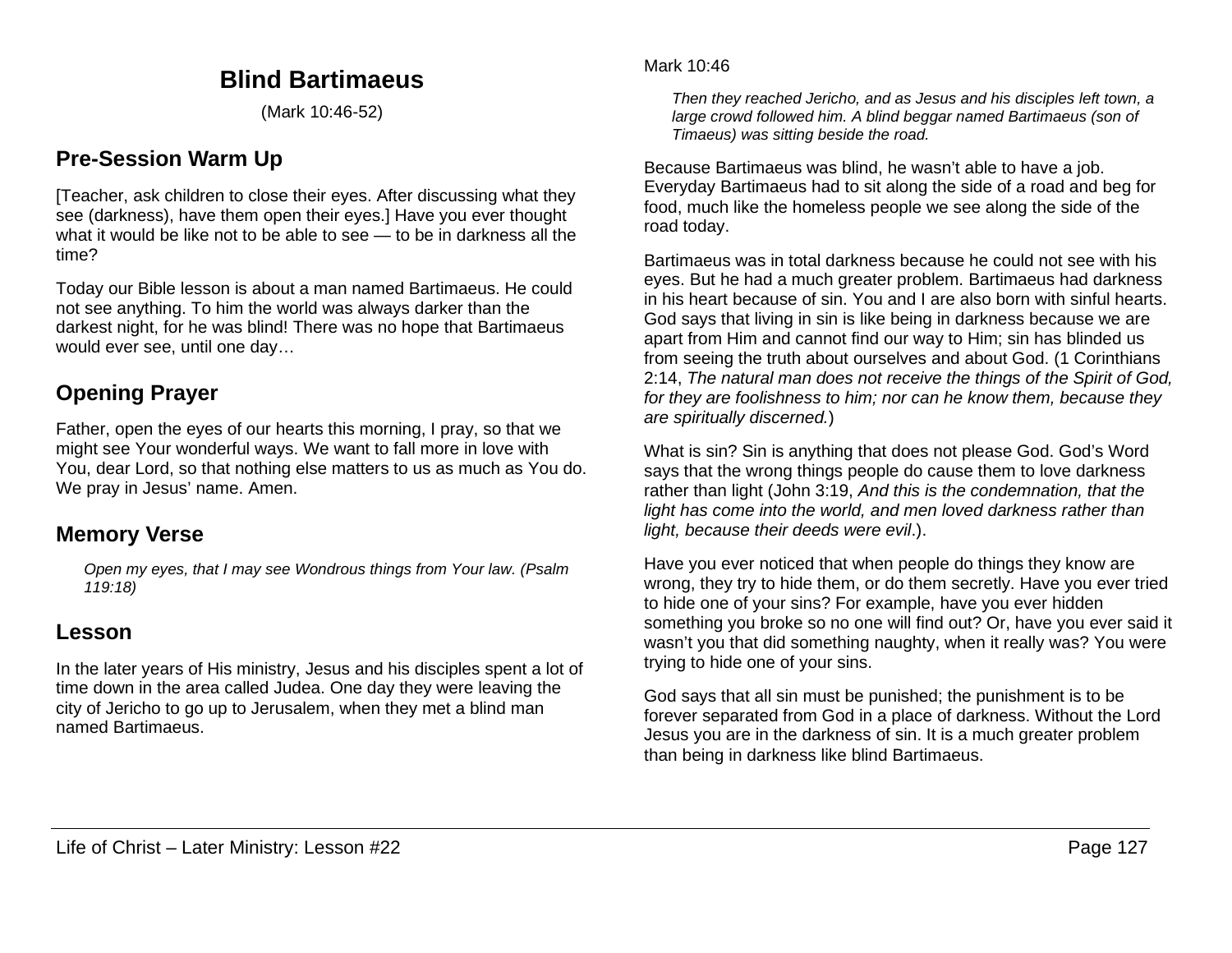#### Mark 10:47

*When Bartimaeus heard that Jesus of Nazareth was nearby, he began to shout, "Jesus, Son of David, have mercy on me!"*

The Jews had been waiting for the coming Messiah and they knew that he would be from the family line of David. So, by calling out, "*Jesus, Son of David, have mercy on me*," it is evident that Bartimaeus recognized Jesus as the promised Messiah. No doubt Bartimaeus had heard reports that Jesus restored sight and desperately wanted to be healed.

#### Mark 10:48-49

*"Be quiet!" many of the people yelled at him. But he only shouted louder, "Son of David, have mercy on me!" (49) When Jesus heard him, he stopped and said, "Tell him to come here." So they called the blind man. "Cheer up," they said. "Come on, he's calling you!"*

Jesus knew Bartimaeus was there, in that great crowd of people, needing His help. And Jesus knows what you need, too.

He made each one of us. He knows all about you — the color of your eyes and if you're short or tall. He also knows about your sinful heart; nothing is hidden from Him because Jesus is God. He loves you just as much as He loved Bartimaeus.

At first the crowd tried to make Bartimaeus be quiet, but he called out all the louder! Then, when Jesus called for Bartimaeus, the crowd encouraged him by telling him to be brave and get up and go to Jesus.

Mark 10:50

*Bartimaeus threw aside his coat, jumped up, and came to Jesus.*

Bartimaeus jumped up, threw his cloak aside, and came to Jesus. Even though he was blind, Bartimaeus went right to Jesus.

#### Mark 10:51

*"What do you want me to do for you?" Jesus asked. "My Rabbi," the blind man said, "I want to see!"*

Jesus was the only One who had the power to give Bartimaeus his eyesight. But more than that He was the only One who could take away the darkness of sin in Bartimaeus's heart.

Just a few days after passing through Jericho, the Lord Jesus would die on the cross, taking the punishment for the sins of the whole world. You and I know today that Jesus died for our sins, giving His precious blood. Jesus didn't deserve to die because He had no sin at all. The Bible says that by dying, the Lord "*delivered us from the power of darkness…through His blood*" (Colossians 1:13, 14). Jesus died and was buried, but He came alive again. He lives today to take the darkness of sin from your heart. All you must do is to call on Him to forgive you. Jesus wanted to take away the darkness of sin from Bartimaeus's heart; He was the only One with the power to give Bartimaeus his eyesight.

Bartimaeus called Jesus "Rabbi." That means "*My Great One*" or "*My Lord, my Master*." That shows that Bartimaeus had faith. He was confident in Jesus' ability to heal his blindness and give him the gift of sight.

#### Mark 10:52

*And Jesus said to him, "Go, for your faith has healed you." Instantly the man could see, and he followed Jesus down the road.*

The Lord saw the faith in the heart of Bartimaeus. Because he believed, Bartimaeus was not only healed from physical darkness; he was delivered from spiritual darkness as well. He was saved. Bartimaeus was saved both from his blindness and from the darkness of sin.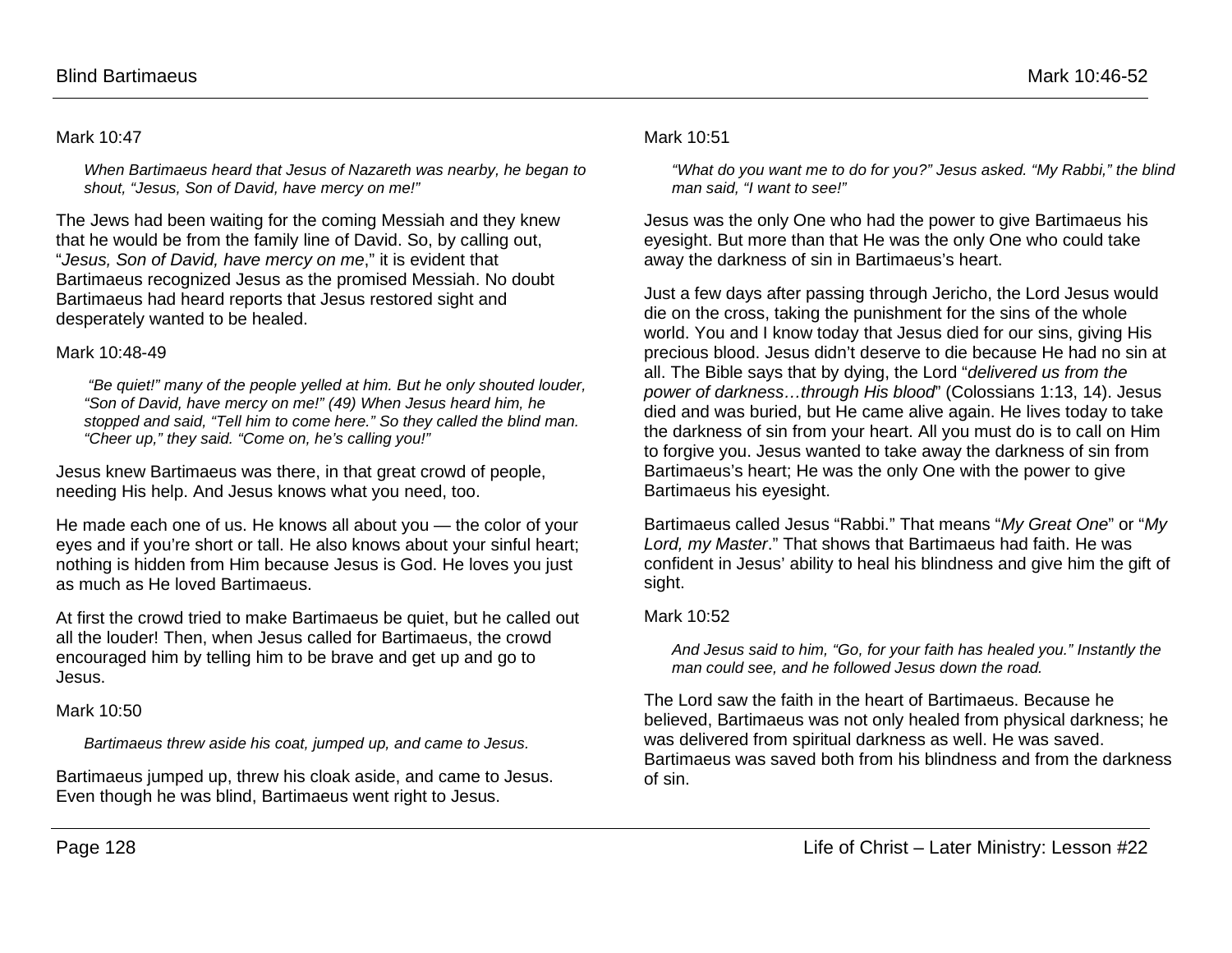## **Closing Prayer**

Thank You, Jesus, for taking away the darkness of our sin. We praise you for giving our eyes spiritual light so that we may see the path to eternal life with You in Heaven. In Jesus' name, we pray. Amen.

## **Learning Activities**

### **Craft Corner**

### **Game Center**

Use the following review questions in a game of your choice:

- 1. Who did Jesus and His disciples meet along the road from Jericho to Jerusalem? (Bartimaeus.)
- 2. What was wrong with Bartimaeus? (He was blind)
- 3. In what two ways was Bartimaeus in total darkness? (He was physically blind and He was spiritually blind.)
- 4. What was Bartimaeus' greater problem: the fact that he could not see with his eyes or the fact that he had darkness in his heart because of sin? (Darkness in his heart was a much greater problem.)
- 5. Why does God say that living in sin is like being in darkness? (Because when we are in sin, we are separated from Jesus, the Light of the World. Jesus gives us spiritual insight to the things of God.)
- 6. What does the Bible mean when it says the wrong things people do cause them to love darkness rather than light? (Sinners want to hide their wrong doings.)
- 7. Why did Bartimaeus call Jesus, the Son of David? (The Israelites knew that the Messiah would be from the family line of David.)
- 8. How did he learn about Jesus if he couldn't see him? (By listening.)
- 9. Did he believe that Jesus could help him to see? (Yes)
- 10. How did Jesus know that Bartimaeus needed help? (Bartimaeus asked for help)
- 11. In what two ways did Jesus heal Bartimaeus? (Physically and spiritually.)
- 12. What did Bartimaeus do after Jesus healed him? (He followed Jesus on the road to Jerusalem.)